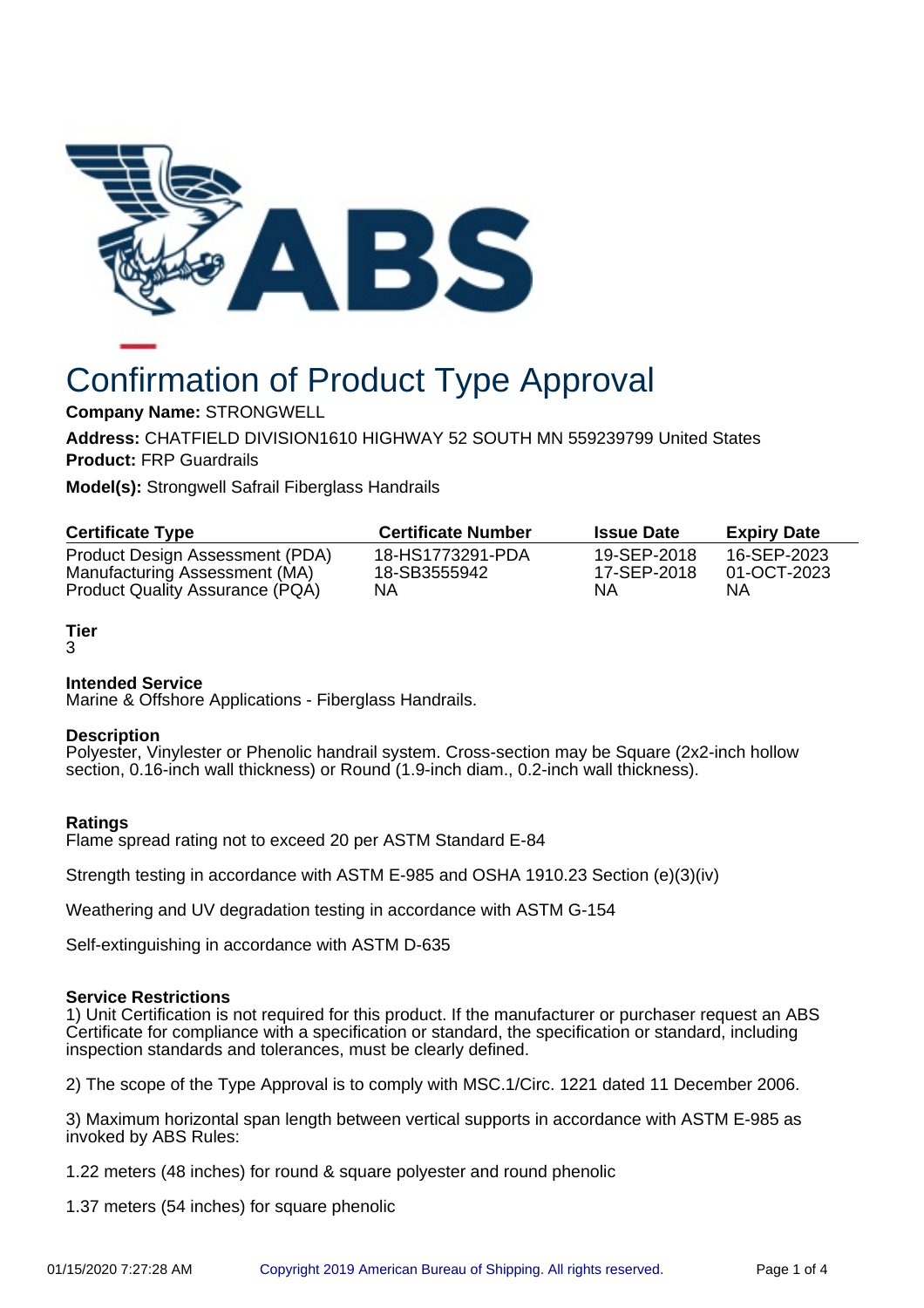Maximum horizontal span length between vertical supports in accordance with OSHA 1910.23 Section  $(e)(3)(iv)$ :

1.52 meters (60 inches) for round polyester and phenolic

1.83 meters (72 inches) for square polyester and phenolic

4) Installation limited to personnel walkways, catwalks, ladders, platforms or access areas on open decks and semi-enclosed areas and in tanks, cofferdams, void spaces, pipe tunnels/ducts, holds and storage spaces. Not to be used in areas used for escape, firefighting, emergency operation or rescue.

5) Installation in accommodations, service spaces and control stations, and in other areas that are normally manned, is prohibited.

6) Not to be used in areas where steel handrails are required by the International Convention on Load Lines.

7) Prior to installation, plans detailing the intended arrangements are to be submitted to ABS for review. Flag Administration acceptance of the arrangements is required.

8) FRP handrails must be replaced after a fire incident.

## **Comments**

1) The Manufacturer has provided a declaration about the control of, or the lack of Asbestos in this product.

2) Approval not performed on behalf of any flag Administration.

3) Production items are to be manufactured in accordance with a quality control system which shall be maintained to ensure that items are of the same standard as tested/approved prototype.

4) Product should be installed/used in accordance with manufacturer's instructions and limitations and ABS approved drawings.

#### **Notes, Drawings and Documentation**

Element Materials Technology Report Number: ESP011671P.1.Rev1, Load Capacity Testing of Handrail Systems (ASTM E985), 26 April 2013

Element Materials Technology Report Number: ESP011671P.Rev1, Load Capacity Testing of Handrail Systems (OSHA), 26 April 2013

Intertek Report Number: 100093535SAT-001 Rev. 1, Report of Testing "Fire Retardant Vinylester Pultrusion" for compliance with the applicable requirements of the following criteria: ASTM E84-10 Test

For Surface Burning Characteristics of Building Materials (UL 723, UBC 8-1, NFPA 255), Original Issue Date: April 26, 2010, Revised Date: May 12, 2010

Intertek Report Number: 3152762SAT-001, ASTM E84-05 Standard Duradek or Duragrid Fiberglass Grating, Material ID: Fire Retardant Polyester Grating Test For Surface Burning Characteristics of Building Materials, 28 May 2008

Stork Twin City Testing Corporation Job Number: 30160 09-01793R2, Testing of FRPE Laminate, 6 April 2009

SwRI Report 01.14430.01.084a, Investigation of the Surface Burning Characteristics of a Nominal 1.5 inch thick Fiber Reinforced Plastic (FRP) Grating Panel Material ID: Duragrid Phenolic Grating I6000, 1.5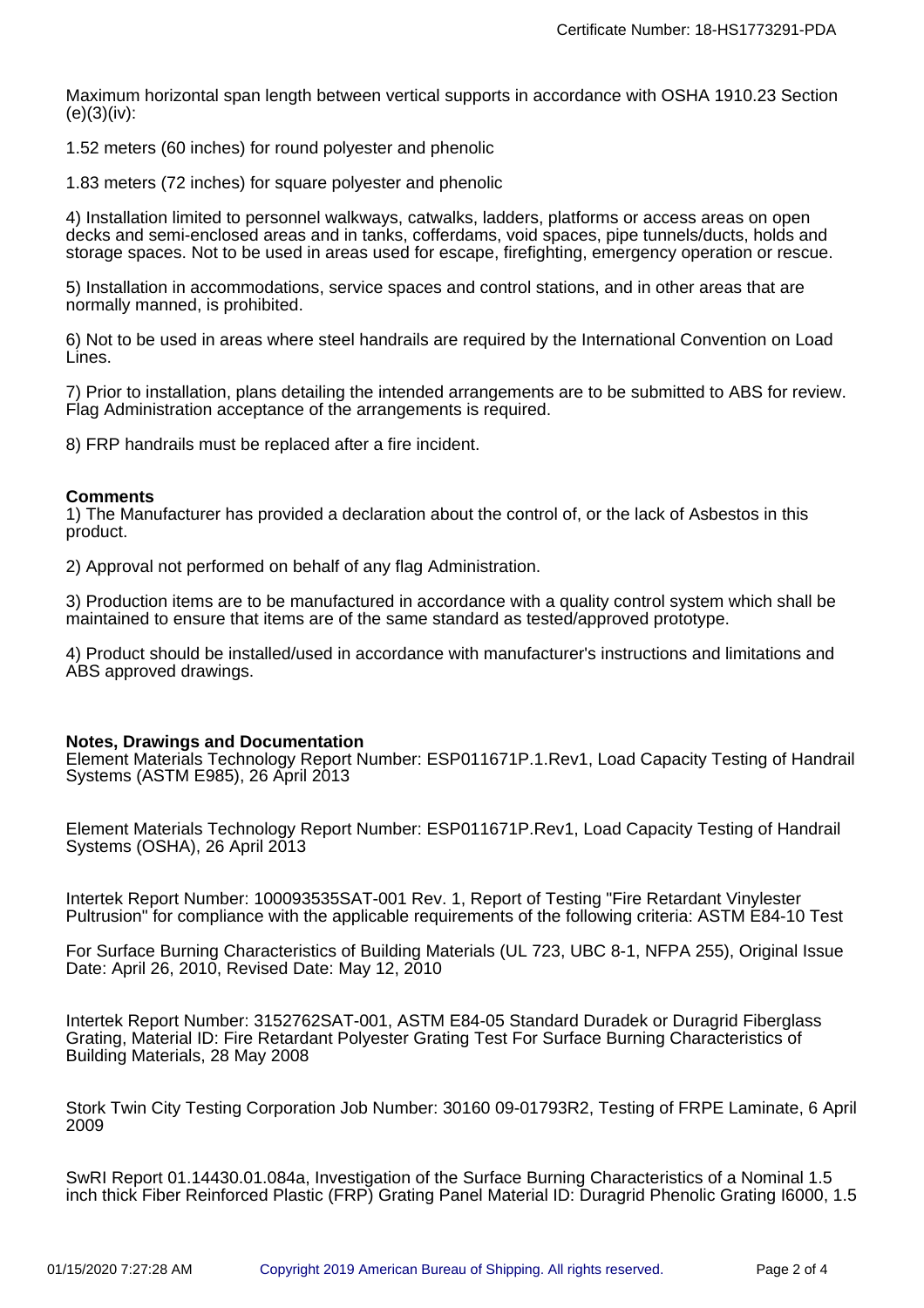inch, A8667OC, 17 February 2009

VTEC Laboratories, Inc. Test VTEC 100-3267-1, ASTM D635 Testing on Duragrid Phenolic Grating, 22 July 2009

## **Term of Validity**

This Product Design Assessment (PDA) Certificate 18-HS1773291-PDA, dated 17/Sep/2018 remains valid until 16/Sep/2023 or until the Rules or specifications used in the assessment are revised (whichever occurs first).

This PDA is intended for a product to be installed on an ABS classed vessel, MODU or facility which is in existence or under contract for construction on the date of the ABS Rules or specifications used to evaluate the Product.

Use of the Product on an ABS classed vessel, MODU or facility which is contracted after the validity date of the ABS Rules and specifications used to evaluate the Product, will require re-evaluation of the PDA.

Use of the Product for non ABS classed vessels, MODUs or facilities is to be to an agreement between the manufacturer and intended client.

#### **ABS Rules**

2018 Rules for Condition of Classification, Part 1, 1-1-4/7.7, 1-1-A3, and 1-1-A4, which covers the following:

2018 Steel Vessels Rules 3-4-1

2018 Rules for Condition of Classification - Offshore Units and Structures, Part 1, 1-1-4/9.7, 1-1-A2, and 1-1-A3, which covers the following:

2018 Mobile Offshore Drilling Units Rules, 5-1-1/3.3 & 3.5 and 5-3/Appendix 2 Fiber Reinforced Plastic (FRP) Guardrails

#### **International Standards** NA

#### **EU-MED Standards** NA

**National Standards**

ASTM E-84-05, -08a & -10 ASTM E-985-00(2006) ASTM G-154-06 ASTM D-635-06

**Government Standards** OSHA 1910.23(2013)

**Other Standards** NA